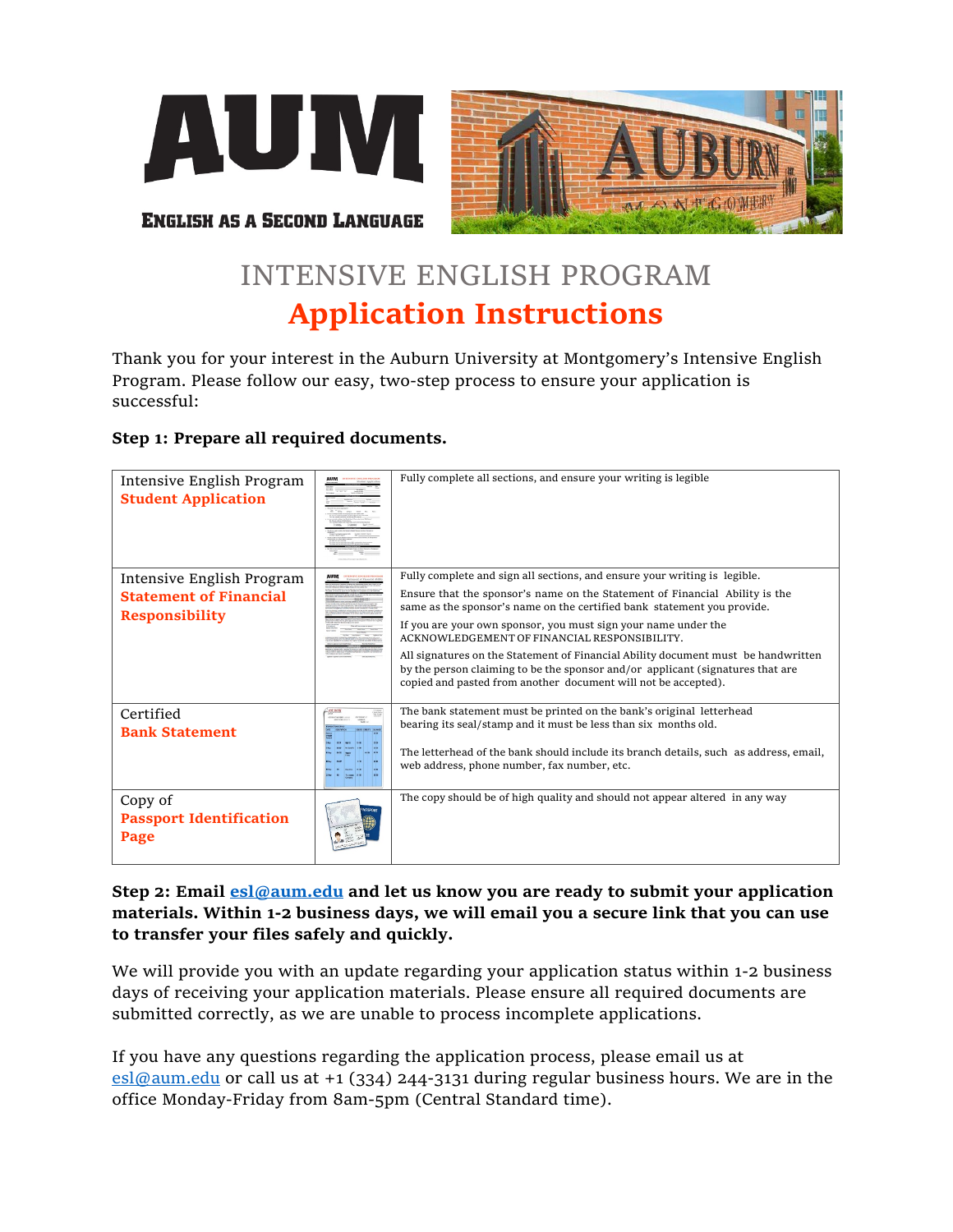

# **ACADEMIC CALENDAR**

| <b>Term</b>    | <b>Dates</b>             | <b>Placement Test Date</b> |
|----------------|--------------------------|----------------------------|
| Summer         | June $1$ – July 28       | May 27                     |
| Fall 1         | August 15 - October 6    | August 12                  |
| Fall 2         | October 17 - December 15 | October 14                 |
| Spring 1, 2023 | January 9 - March 2      | January 6                  |
| Spring 2, 2023 | March $7 - May 4$        | March 3                    |

### **COURSE SCHEDULE**

**Class Meeting Time Meeting Days** Reading and Discussion 8:30 - 10:00 a.m. Monday - Thursday Grammar and Writing 10:15 – 11:45 a.m. 10:15 Monday - Thursday<br>Listening and Speaking 1:00 – 2:30 p.m. 1:00 Monday - Thursday Listening and Speaking  $1:00 - 2:30$  p.m.

| <b>TUITION AND FEES</b>                |                    |                      |  |
|----------------------------------------|--------------------|----------------------|--|
| <b>Expense</b>                         | <b>Eight Weeks</b> | <b>Sixteen Weeks</b> |  |
| Tuition                                | \$1,700            | \$3,400              |  |
| Administrative Fee                     | \$190              | \$380                |  |
| <b>Student Acculturation Education</b> | \$50               | \$100                |  |

|                  | <b>ADDITIONAL EXPENSES</b> |                      |
|------------------|----------------------------|----------------------|
| <b>Expense</b>   | <b>Eight Weeks</b>         | <b>Sixteen Weeks</b> |
| Textbooks        | \$150                      | \$300                |
| Health Insurance | \$375                      | \$750                |

| <b>CAMPUS HOUSING</b> |                     |                          |             |                    |
|-----------------------|---------------------|--------------------------|-------------|--------------------|
| <b>Location</b>       | <b>Features</b>     | <b>Capacity</b>          | Spring 2022 | <b>Summer 2022</b> |
| The Commons           | 4 Bedrooms, 2 Baths | 4 students               | \$3,150     | \$2,140            |
| The Courtyards        | 2 Bedrooms, 1 Bath  | 4 students               | \$1,920     | \$1,265            |
| The Courtyards        | 2 Bedrooms, 1 Bath  | 2 students               | \$3,785     | \$2,525            |
| The Courtyards        | 1 Bedroom, 1 Bath   | 1 student (private room) | \$4,220     | \$2,815            |
| Warhawk Hall          | 1 Bedroom, 1 Bath   | 1 student                | \$4,495     | \$3,000            |
| Warhawk Hall          | 2 Bedrooms, 1 Bath  | 2 students               | \$4,035     | \$2,700            |
| Warhawk Hall          | 3 Bedrooms, 1 Bath  | 3 students               | \$3,585     | \$2,365            |
| P-40 Place            | 2 Bedrooms, 2 Baths | 2 students               | \$4,080     | \$2,590            |
| P-40 Place            | 2 Bedrooms, 2 Baths | 4 students               | \$2,655     | \$1,685            |

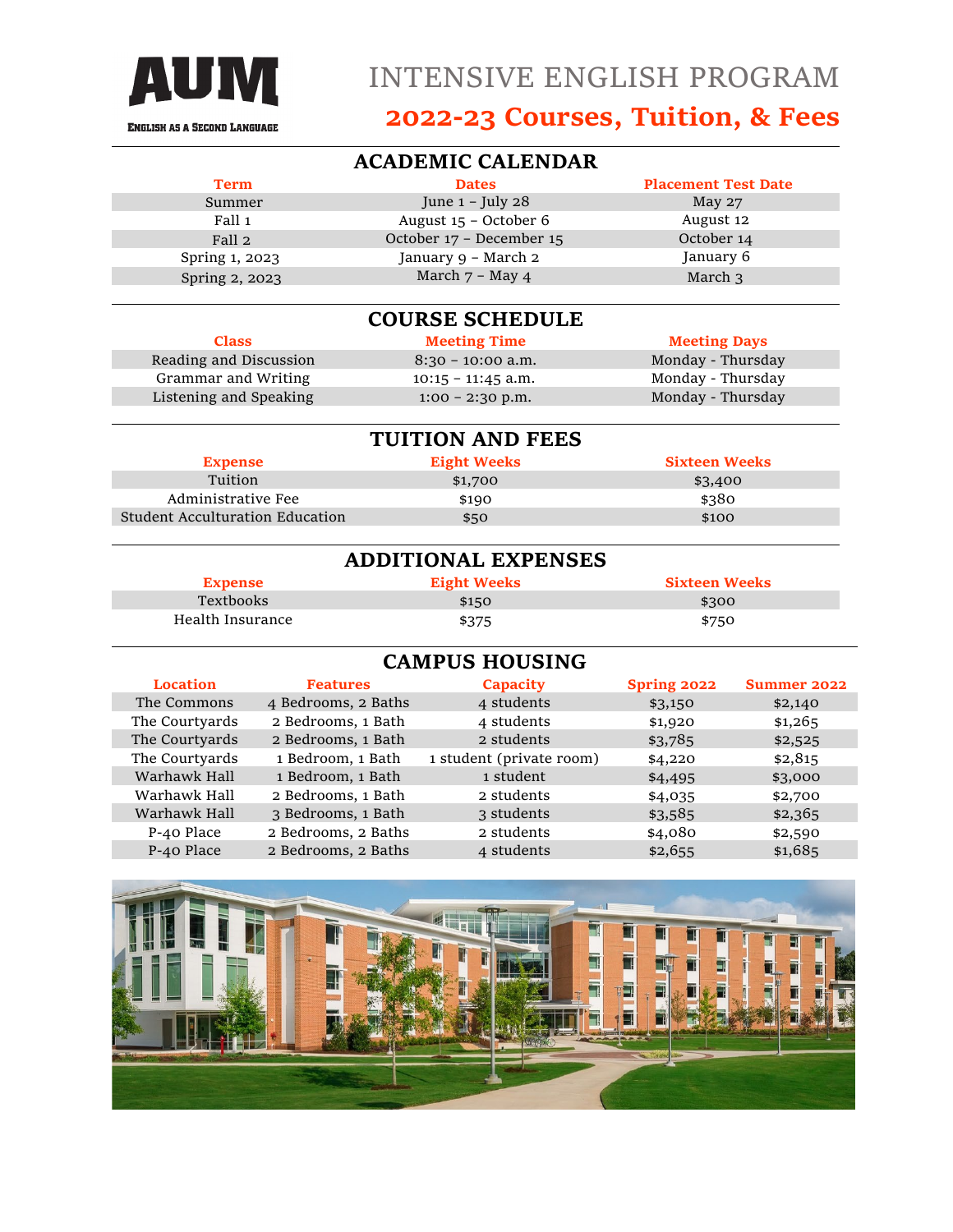

# INTENSIVE ENGLISH PROGRAM **Student Application**

| Legal Sex:<br>Male<br>Family Name:<br>Given Name:<br>Female<br>Date of Birth:<br>City of Birth:<br>Day<br>Month<br>Year<br>Country of Birth:<br>Country of Citizenship:<br>First Language:<br><b>CONTACT INFORMATION</b><br>Street & Number:<br>State/Province:<br>City:<br>Zip Code:<br>Telephone:<br>Nation:<br>$\ddot{}$<br>Phone Number<br>Intl Access<br>Area Code<br>Email:<br><b>IMMIGRATION INFORMATION</b><br>Which IEP Term are you applying for?<br>1.<br>Year:<br>20<br>Fall-1<br>Fall-2<br>Spring-1<br>Spring-2<br>Summer<br>Term:<br>Are you currently enrolled in an ESL program in the United States?<br>2.<br>No, I am not currently enrolled in an ESL program in the United States.<br>Yes, I am currently enrolled in the following ESL program:<br>Are you currently residing in the United States? If yes, what is your VISA Status?<br>3.<br>No, I do not reside in the United States.<br>Yes, I currently reside in the United States, and I have the following VISA:<br>F-1 (student)<br>F-2 (dependent)<br>$B-1$ or $B-2$ (tourist)<br>J-1 (exchange)<br>J-2 (dependent)<br>Other: $\_\_$<br><b>EDUCATIONAL OBJECTIVES</b><br>Why do you want to study in the Intensive English Program at Auburn University at<br>1.<br>Montgomery?<br>To improve my English language skills<br>To obtain a Bachelor's degree<br>To obtain a Master's degree<br>Other:<br>Would you like to receive additional information about Auburn University at Montgomery's<br>2.<br>undergraduate or graduate degree programs? | PERSONAL INFORMATION |  |  |  |  |
|-----------------------------------------------------------------------------------------------------------------------------------------------------------------------------------------------------------------------------------------------------------------------------------------------------------------------------------------------------------------------------------------------------------------------------------------------------------------------------------------------------------------------------------------------------------------------------------------------------------------------------------------------------------------------------------------------------------------------------------------------------------------------------------------------------------------------------------------------------------------------------------------------------------------------------------------------------------------------------------------------------------------------------------------------------------------------------------------------------------------------------------------------------------------------------------------------------------------------------------------------------------------------------------------------------------------------------------------------------------------------------------------------------------------------------------------------------------------------------------------------------------------------------------|----------------------|--|--|--|--|
|                                                                                                                                                                                                                                                                                                                                                                                                                                                                                                                                                                                                                                                                                                                                                                                                                                                                                                                                                                                                                                                                                                                                                                                                                                                                                                                                                                                                                                                                                                                                   |                      |  |  |  |  |
|                                                                                                                                                                                                                                                                                                                                                                                                                                                                                                                                                                                                                                                                                                                                                                                                                                                                                                                                                                                                                                                                                                                                                                                                                                                                                                                                                                                                                                                                                                                                   |                      |  |  |  |  |
|                                                                                                                                                                                                                                                                                                                                                                                                                                                                                                                                                                                                                                                                                                                                                                                                                                                                                                                                                                                                                                                                                                                                                                                                                                                                                                                                                                                                                                                                                                                                   |                      |  |  |  |  |
|                                                                                                                                                                                                                                                                                                                                                                                                                                                                                                                                                                                                                                                                                                                                                                                                                                                                                                                                                                                                                                                                                                                                                                                                                                                                                                                                                                                                                                                                                                                                   |                      |  |  |  |  |
|                                                                                                                                                                                                                                                                                                                                                                                                                                                                                                                                                                                                                                                                                                                                                                                                                                                                                                                                                                                                                                                                                                                                                                                                                                                                                                                                                                                                                                                                                                                                   |                      |  |  |  |  |
|                                                                                                                                                                                                                                                                                                                                                                                                                                                                                                                                                                                                                                                                                                                                                                                                                                                                                                                                                                                                                                                                                                                                                                                                                                                                                                                                                                                                                                                                                                                                   |                      |  |  |  |  |
|                                                                                                                                                                                                                                                                                                                                                                                                                                                                                                                                                                                                                                                                                                                                                                                                                                                                                                                                                                                                                                                                                                                                                                                                                                                                                                                                                                                                                                                                                                                                   |                      |  |  |  |  |
|                                                                                                                                                                                                                                                                                                                                                                                                                                                                                                                                                                                                                                                                                                                                                                                                                                                                                                                                                                                                                                                                                                                                                                                                                                                                                                                                                                                                                                                                                                                                   |                      |  |  |  |  |
|                                                                                                                                                                                                                                                                                                                                                                                                                                                                                                                                                                                                                                                                                                                                                                                                                                                                                                                                                                                                                                                                                                                                                                                                                                                                                                                                                                                                                                                                                                                                   |                      |  |  |  |  |
|                                                                                                                                                                                                                                                                                                                                                                                                                                                                                                                                                                                                                                                                                                                                                                                                                                                                                                                                                                                                                                                                                                                                                                                                                                                                                                                                                                                                                                                                                                                                   |                      |  |  |  |  |
|                                                                                                                                                                                                                                                                                                                                                                                                                                                                                                                                                                                                                                                                                                                                                                                                                                                                                                                                                                                                                                                                                                                                                                                                                                                                                                                                                                                                                                                                                                                                   |                      |  |  |  |  |
|                                                                                                                                                                                                                                                                                                                                                                                                                                                                                                                                                                                                                                                                                                                                                                                                                                                                                                                                                                                                                                                                                                                                                                                                                                                                                                                                                                                                                                                                                                                                   |                      |  |  |  |  |
|                                                                                                                                                                                                                                                                                                                                                                                                                                                                                                                                                                                                                                                                                                                                                                                                                                                                                                                                                                                                                                                                                                                                                                                                                                                                                                                                                                                                                                                                                                                                   |                      |  |  |  |  |
|                                                                                                                                                                                                                                                                                                                                                                                                                                                                                                                                                                                                                                                                                                                                                                                                                                                                                                                                                                                                                                                                                                                                                                                                                                                                                                                                                                                                                                                                                                                                   |                      |  |  |  |  |
|                                                                                                                                                                                                                                                                                                                                                                                                                                                                                                                                                                                                                                                                                                                                                                                                                                                                                                                                                                                                                                                                                                                                                                                                                                                                                                                                                                                                                                                                                                                                   |                      |  |  |  |  |
|                                                                                                                                                                                                                                                                                                                                                                                                                                                                                                                                                                                                                                                                                                                                                                                                                                                                                                                                                                                                                                                                                                                                                                                                                                                                                                                                                                                                                                                                                                                                   |                      |  |  |  |  |
|                                                                                                                                                                                                                                                                                                                                                                                                                                                                                                                                                                                                                                                                                                                                                                                                                                                                                                                                                                                                                                                                                                                                                                                                                                                                                                                                                                                                                                                                                                                                   |                      |  |  |  |  |
|                                                                                                                                                                                                                                                                                                                                                                                                                                                                                                                                                                                                                                                                                                                                                                                                                                                                                                                                                                                                                                                                                                                                                                                                                                                                                                                                                                                                                                                                                                                                   |                      |  |  |  |  |
|                                                                                                                                                                                                                                                                                                                                                                                                                                                                                                                                                                                                                                                                                                                                                                                                                                                                                                                                                                                                                                                                                                                                                                                                                                                                                                                                                                                                                                                                                                                                   |                      |  |  |  |  |
|                                                                                                                                                                                                                                                                                                                                                                                                                                                                                                                                                                                                                                                                                                                                                                                                                                                                                                                                                                                                                                                                                                                                                                                                                                                                                                                                                                                                                                                                                                                                   |                      |  |  |  |  |
|                                                                                                                                                                                                                                                                                                                                                                                                                                                                                                                                                                                                                                                                                                                                                                                                                                                                                                                                                                                                                                                                                                                                                                                                                                                                                                                                                                                                                                                                                                                                   |                      |  |  |  |  |
|                                                                                                                                                                                                                                                                                                                                                                                                                                                                                                                                                                                                                                                                                                                                                                                                                                                                                                                                                                                                                                                                                                                                                                                                                                                                                                                                                                                                                                                                                                                                   |                      |  |  |  |  |
|                                                                                                                                                                                                                                                                                                                                                                                                                                                                                                                                                                                                                                                                                                                                                                                                                                                                                                                                                                                                                                                                                                                                                                                                                                                                                                                                                                                                                                                                                                                                   |                      |  |  |  |  |
|                                                                                                                                                                                                                                                                                                                                                                                                                                                                                                                                                                                                                                                                                                                                                                                                                                                                                                                                                                                                                                                                                                                                                                                                                                                                                                                                                                                                                                                                                                                                   |                      |  |  |  |  |
|                                                                                                                                                                                                                                                                                                                                                                                                                                                                                                                                                                                                                                                                                                                                                                                                                                                                                                                                                                                                                                                                                                                                                                                                                                                                                                                                                                                                                                                                                                                                   |                      |  |  |  |  |
|                                                                                                                                                                                                                                                                                                                                                                                                                                                                                                                                                                                                                                                                                                                                                                                                                                                                                                                                                                                                                                                                                                                                                                                                                                                                                                                                                                                                                                                                                                                                   |                      |  |  |  |  |
|                                                                                                                                                                                                                                                                                                                                                                                                                                                                                                                                                                                                                                                                                                                                                                                                                                                                                                                                                                                                                                                                                                                                                                                                                                                                                                                                                                                                                                                                                                                                   |                      |  |  |  |  |
|                                                                                                                                                                                                                                                                                                                                                                                                                                                                                                                                                                                                                                                                                                                                                                                                                                                                                                                                                                                                                                                                                                                                                                                                                                                                                                                                                                                                                                                                                                                                   |                      |  |  |  |  |
|                                                                                                                                                                                                                                                                                                                                                                                                                                                                                                                                                                                                                                                                                                                                                                                                                                                                                                                                                                                                                                                                                                                                                                                                                                                                                                                                                                                                                                                                                                                                   |                      |  |  |  |  |
| No thank you, not at this time.                                                                                                                                                                                                                                                                                                                                                                                                                                                                                                                                                                                                                                                                                                                                                                                                                                                                                                                                                                                                                                                                                                                                                                                                                                                                                                                                                                                                                                                                                                   |                      |  |  |  |  |
| Yes, please send me information about AUM's undergraduate degree programs.                                                                                                                                                                                                                                                                                                                                                                                                                                                                                                                                                                                                                                                                                                                                                                                                                                                                                                                                                                                                                                                                                                                                                                                                                                                                                                                                                                                                                                                        |                      |  |  |  |  |
| Yes, please send me information about AUM's graduate degree programs.                                                                                                                                                                                                                                                                                                                                                                                                                                                                                                                                                                                                                                                                                                                                                                                                                                                                                                                                                                                                                                                                                                                                                                                                                                                                                                                                                                                                                                                             |                      |  |  |  |  |
| REFERRAL INFORMATION                                                                                                                                                                                                                                                                                                                                                                                                                                                                                                                                                                                                                                                                                                                                                                                                                                                                                                                                                                                                                                                                                                                                                                                                                                                                                                                                                                                                                                                                                                              |                      |  |  |  |  |

1. How did you learn about the Intensive English Program at Auburn University at Montgomery?

| Catalog/Brochure: |
|-------------------|
| Website:          |
| Other:            |
|                   |